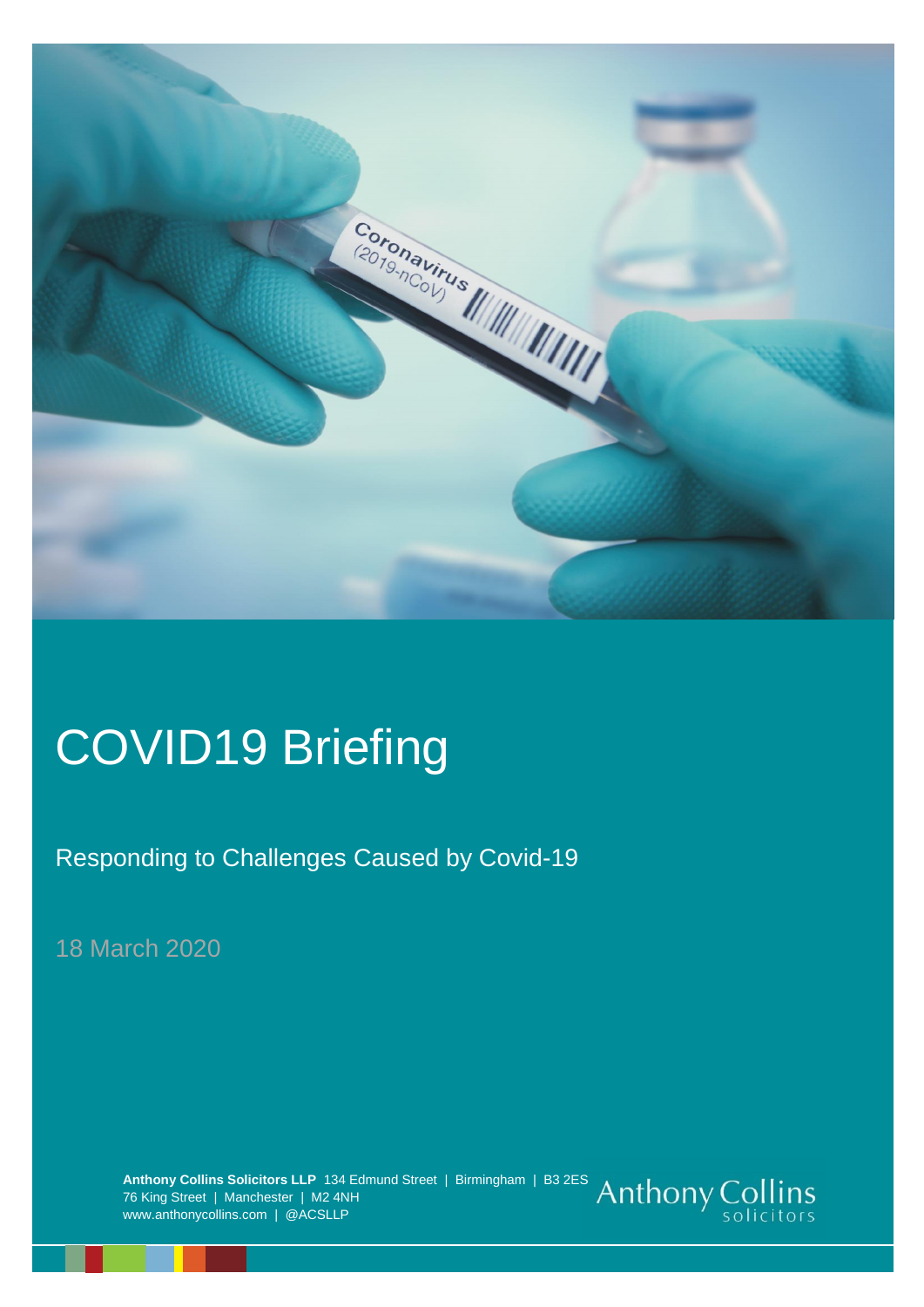

# **Contents**

| 1.             |                                               |  |
|----------------|-----------------------------------------------|--|
| 2.             | REGULATORY GUIDANCE VS STATUTORY OBLIGATIONS3 |  |
| 3.             |                                               |  |
| 4.             |                                               |  |
| 5.             |                                               |  |
| 6.             |                                               |  |
| 7 <sub>1</sub> |                                               |  |
| 8.             |                                               |  |
| 9.             |                                               |  |
| 10.            |                                               |  |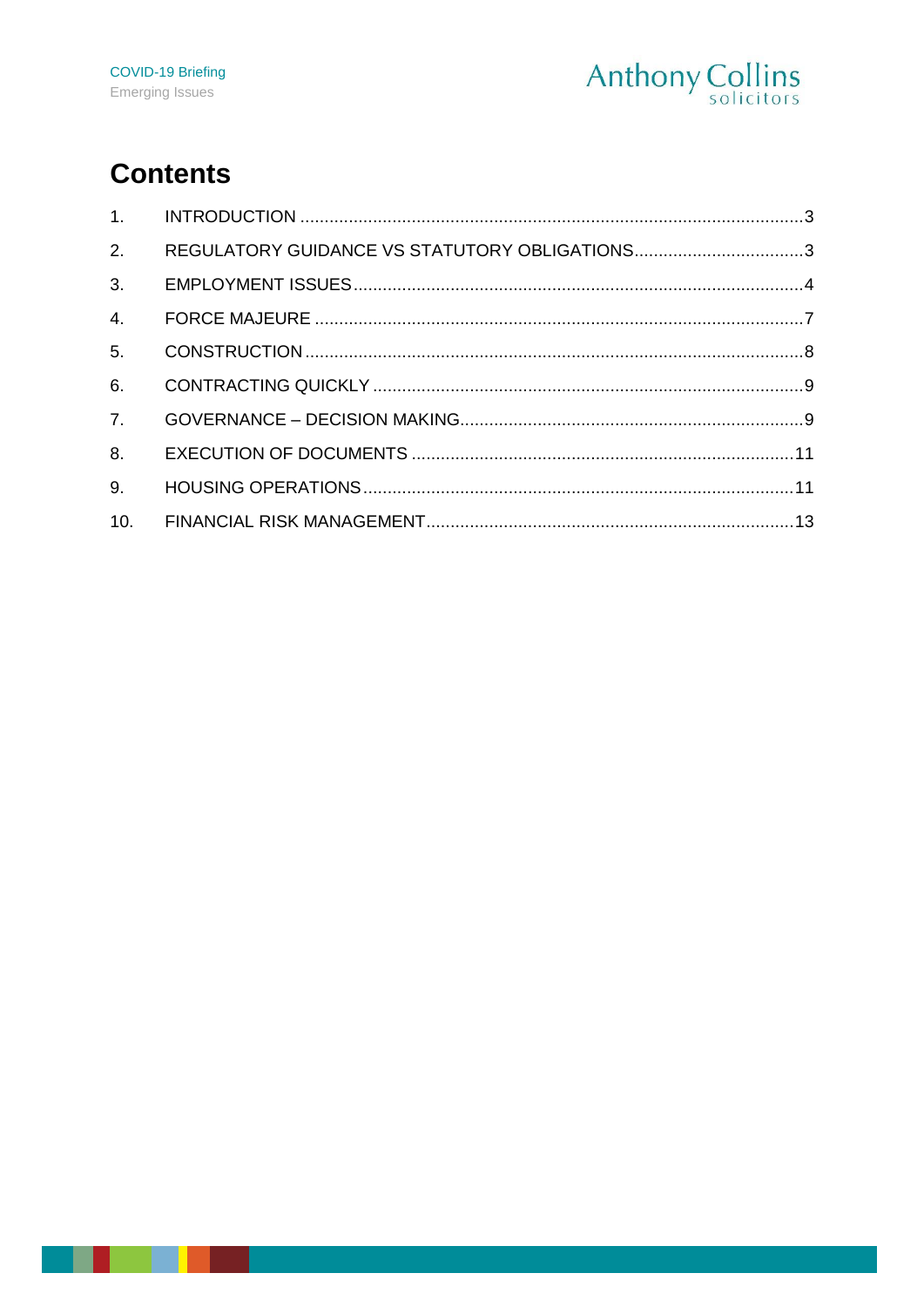# **INTRODUCTION**

#### <span id="page-2-0"></span>**1. INTRODUCTION**

- 1.1 We are facing unparalleled times where the situation surrounding COVID-19 is creating challenges that most charities, social purpose and public service organisations have never anticipated. As answers emerge and the government responds (most recently announcing its £330bn financial package), we have attempted to capture in this note some of the main themes from the immediate enquiries we have received. However, in a rapidly-moving situation with daily updates from the Government and the Chief Medical Officer, we would always suggest seeking specific and up to date advice when making decisions on these issues.
- 1.2 We hope this note helps you with some of your issues in the days ahead but if you come across others that are not addressed then please let us know and we would be happy to help and/or develop answers for wider sharing.

#### <span id="page-2-1"></span>**2. REGULATORY GUIDANCE VS STATUTORY OBLIGATIONS**

- 2.1 We are entering a period where it is likely to become difficult for organisations in all sectors to meet their regulatory requirements whilst also fulfilling their legal duties to ensure their staff, service users and wider members of the public remain safe.
- 2.2 With some obligations remain absolute and others require organisations to act so far as reasonably practicable, balancing and ranking the importance of complying with certain obligations can be very complex.
- 2.3 Organisations in the Health and Social Care Sector will need to consider how they can meet their obligations to provide safe care to the people they support, who may be in a designated vulnerable group and/or have a confirmed diagnosis with COVID-19, whilst also ensuring that their staff are fully protected. This could become increasingly difficult with the possible future shortage of Personal Protective Equipment (PPE). Employers of peripatetic carers face a doubly challenging scenario where the very way in which they provide the service may put vulnerable service users more at risk as workers move from one home to another. The CQC's view that it will take a "pragmatic and flexible approach to how and when we regulate" is little comfort when service providers consider their staff could be spreading the virus.
- 2.4 Housing associations will have to navigate how to, or indeed whether they can, satisfy their obligations in relation to, for example, gas safety or electrical safety in the homes of those who are self-isolating. This is separate from the risk that they will not have enough qualified staff who are not self-isolating to undertake the statutory checks. Whilst the Regulator of Social Housing has acknowledged it will take account of the circumstances in considering non-compliance with the standards, housing associations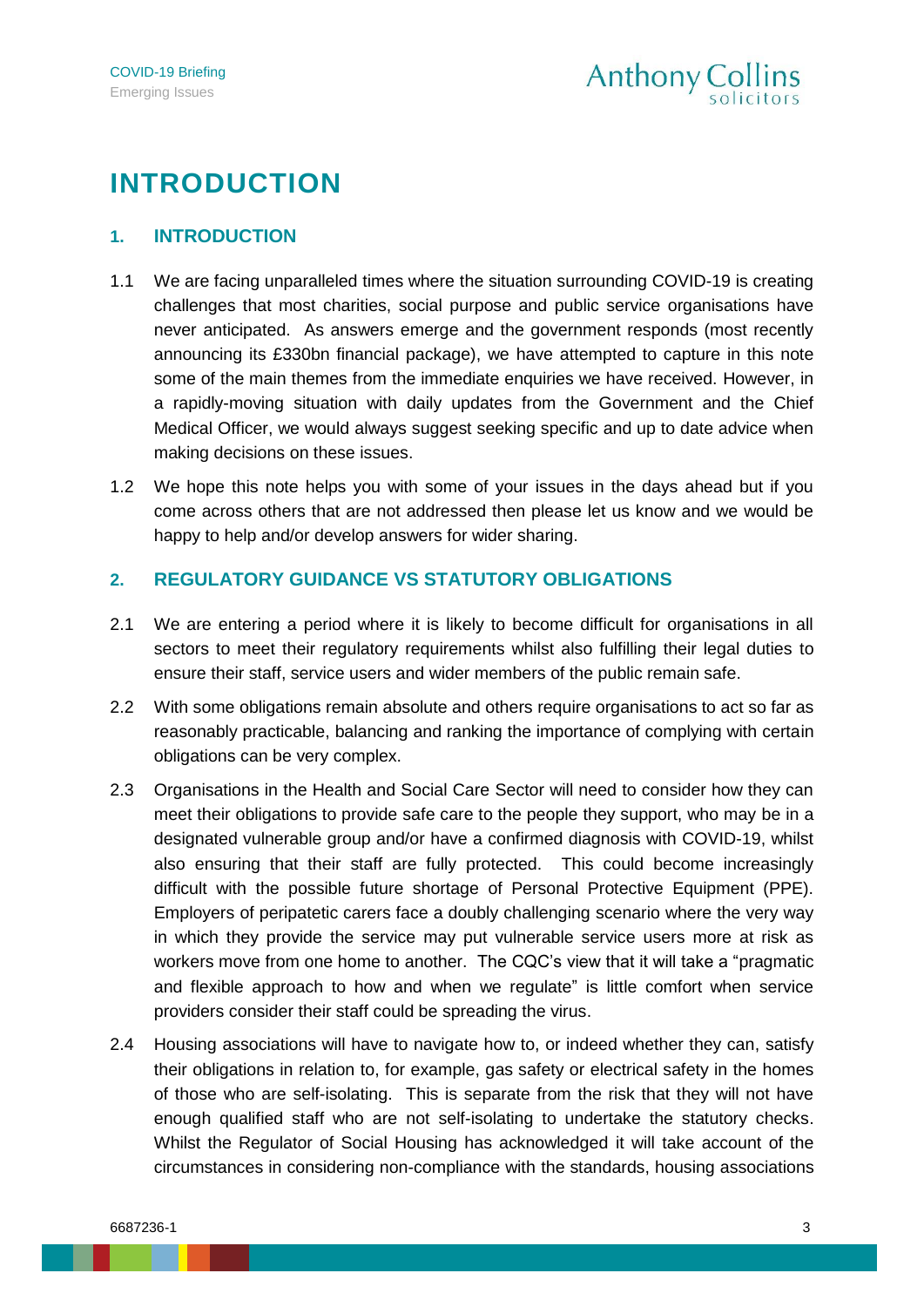could still be in breach of the 12 month statutory limits, policed by the Health and Safety Executive.

- 2.5 With wider and more stringent "social-distancing" measures being introduced, all organisations from charities to businesses to local government are going to have to learn how to adapt their services and how they interact with their staff. At a time when fears relate to individuals' physical health, organisations should also remember their duties to protect the mental health of their employees and service users. Those risks will be even greater when services are likely to be stretched and normal methods of supervision and support cannot be used.
- 2.6 Whilst schools remain open (at the time of writing), there is a need for them to consider how to respond to children and/or staff who are showing symptoms, have been to high risk areas or who have underlying health conditions.
- 2.7 If schools are ordered to close, provision of education through technology may create additional safeguarding risks that we are already seeing are being managed.
- 2.8 With the possibility that individuals may refuse to follow government advice and with some regulators holding off from providing definitive guidance, organisations will have to ensure they form a strategy in relation to each of their key regulatory challenges which can be quickly varied should the position change.
- 2.9 For further advice and support on health & safety regulatory matters, **please contact Tim Coolican or another member of the regulatory team on 0121 214 3479.**

#### <span id="page-3-0"></span>**3. EMPLOYMENT ISSUES**

#### **Service Delivery Roles**

3.1 As mentioned above, employers have a duty to protect the Health and Safety of its employees. A fundamental requirement is to take steps to ensure that there is good hygiene in the workplace and that working practices do not pose undue risks to employees and they are given adequate protection. These steps will range from assessing whether employees need PPE when carrying out their roles, especially when caring for individuals with symptoms, through to ensuring thorough cleaning of premises and reviewing hand washing facilities and practices. A further key requirement is to ensure effective communication with employees to update them on Government guidelines and any key changes that may need to be implemented in a short time frame. Effective and regular communication with employees can also help employees feel safer in the workplace if they trust their employer to keep them updated and informed.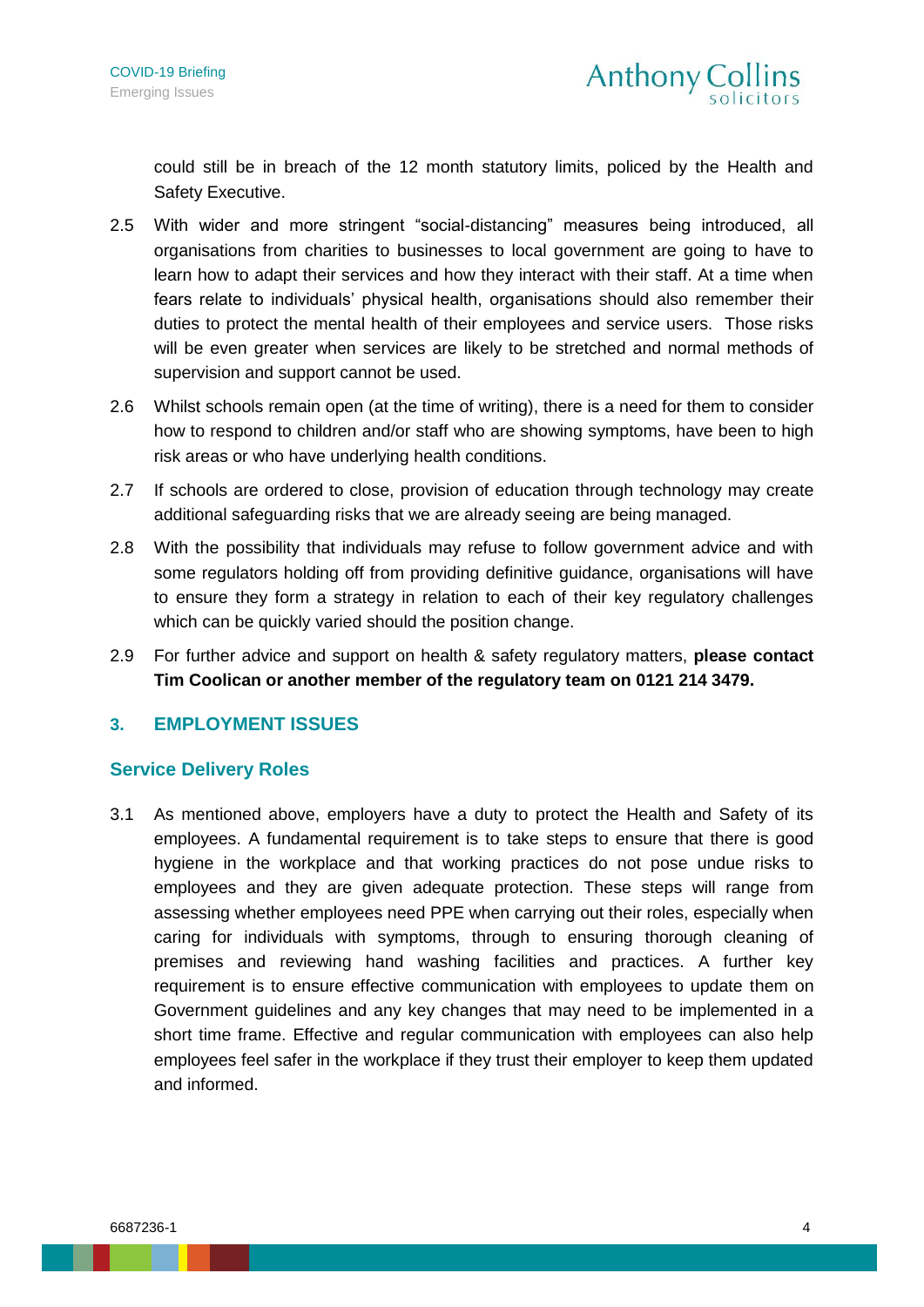## **Sick Employees**

3.2 Employees who are absent from work and have been diagnosed with coronavirus or are suffering from symptoms are entitled to statutory sick pay and/or contractual sick pay. Employers, however, are advised by the Government to be flexible regards notification of the illness, as sufferers have been told not to attend GP surgeries and so will not be able to obtain their normal sickness certification.

#### **Do employees who are self-isolating get sick pay?**

- 3.3 Employees who are not ill but are self-isolating are entitled to statutory sick pay and/or contractual sick pay depending on the circumstances. The Statutory Sick Pay Regulations have been updated so that anyone in self isolation is deemed incapable for work and so entitled to SSP. In more 'normal circumstances' it is only those who receive a written notice of this sort who will be entitled to SSP. In current circumstances, employers may want to take a pragmatic view about whether they are going to request this written notice and whether that is reasonable or whether verbal confirmation from an employee that they been told to self-isolate by a medical practitioner or NHS 111 or Government guidance is acceptable.
- 3.4 Contractual sick pay is, of course, dependent on the contents of the contract or policy. Where the wording in the contract or policy closely follows the SSP regulations, an employee might be entitled to contractual sick pay even if they are asymptomatic and have self-isolated. Where the wording doesn't follow the regulations, then it seems less likely that the employee would be entitled to contractual sick pay. Should they wish to do so, employers can use their discretion and pay contractual sick pay, even when the employee is not entitled. We suggest that, where this happens, it is made clear this exercise of discretion is not a change to the policy or contract.

#### **What happens if an employer requests that an employee self-isolates?**

- 3.5 This situation may be different where the employee is willing to work and has not been told by health professionals to self-isolate but the employer has told them to remain away from work. In these situations, the employer should again look to see whether there are any options for working from home. If that this is not possible, we would advise the employee be paid their full pay.
- 3.6 Employers may want to be careful about drawing distinctions on pay between those who remain away from work following instruction from a health professional and those who have not been instructed to stay away but make their own decision to stay away from work following Government guidance. If employers pay full pay to employees who have been requested to place themselves in isolation by medical practitioners but not to those who self-isolate, this might lead to employees who are self-isolating coming back to work. Not only might this put other employees in danger but, if the employee is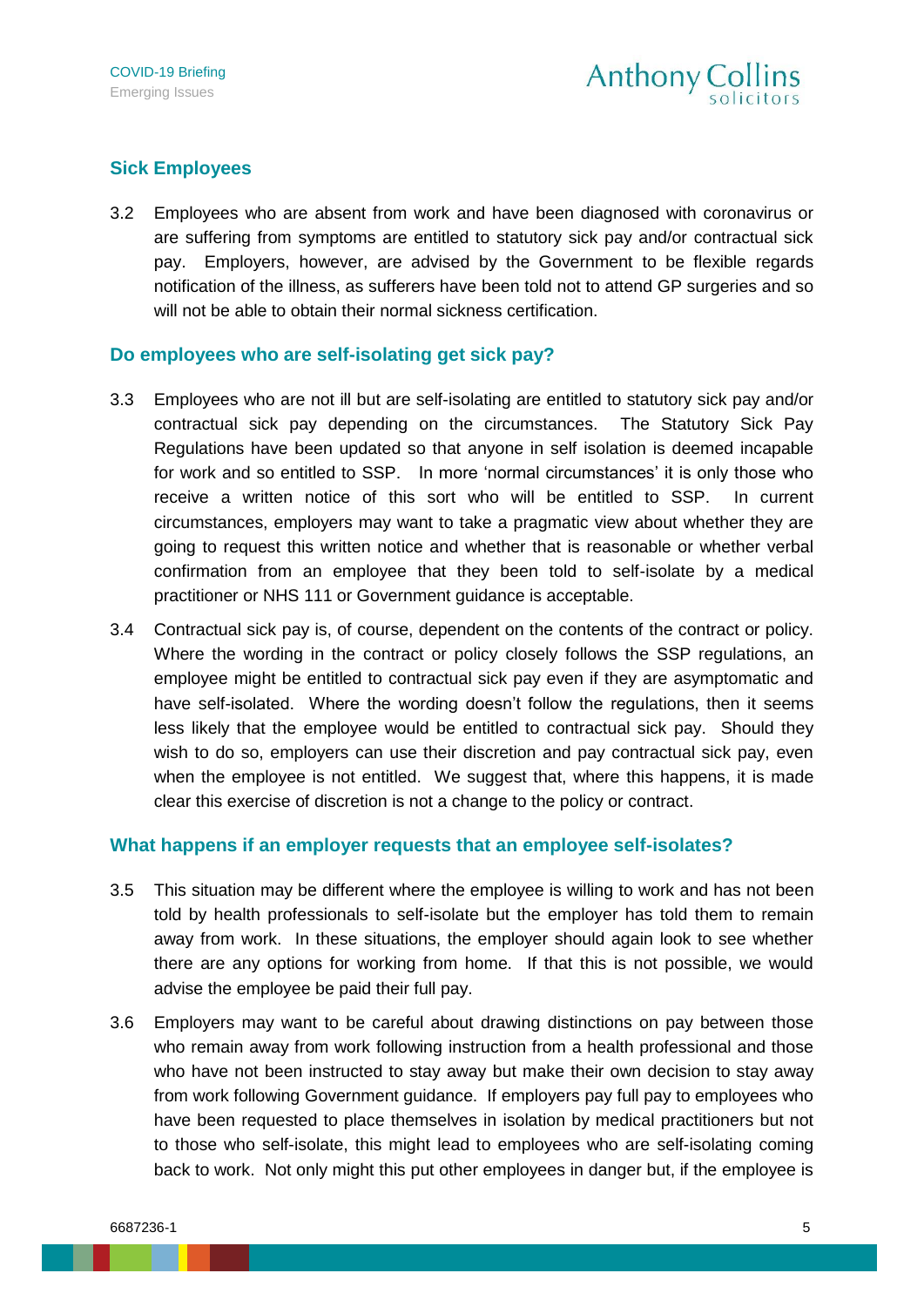then requested to stay away from work by the employer, they would be entitled to full pay in any event.

# **What about employees who have an underlying health condition and selfisolate?**

3.7 Employees who have underlying health conditions or who may be more susceptible to the virus may be more anxious at this time. Government guidance on social distancing [here](https://www.gov.uk/government/publications/covid-19-guidance-on-social-distancing-and-for-vulnerable-people/guidance-on-social-distancing-for-everyone-in-the-uk-and-protecting-older-people-and-vulnerable-adults) gives a list of those considered most at risk. If possible, it is advisable that employees who have any of these conditions work at home or very much limit their time in work. If home working is not possible, then an employer can decide whether the employee is entitled to SSP - i.e. whether this medical advice constitutes a written notice justifying SSP or possibly contractual sick pay. Employers should also be aware of possible discrimination issues if employees cite their disability as a reason they are not attending the workplace.

## **What about employees who refuse to come into work because of their fear of exposure?**

3.8 Given the current fears surrounding the virus, employees who have no reason to selfisolate under current guidance might feel nervous about attending the workplace. As noted above, all employers have a duty of care to provide a safe environment for employees and this includes taking all measures, as advised by Government, to minimise exposure and contagion. If an employer has done this and an employee still refuses to attend work, then the employee must either demonstrate they can work from wherever they are currently based or they may need to take unpaid leave or holiday. Employers will need to be wary when an employee who suffers from mental health issues, such as anxiety etc. refuses to attend the workplace. If they are disabled, then it may be necessary to make reasonable adjustments. This might include helping the employee address their anxieties and/or giving them paid sick leave until they feel able to return to work. This will obviously need to be kept under review.

# **Do employers have the right to request details as to why an employee is selfisolating?**

3.9 All employees must inform their employers of any reason why they are not attending work, usually in accordance with their contract of employment. Failure to do so is unauthorised absence and employees may be subject to action under the employer's disciplinary policy. It is reasonable for an employer to request details as to why an employee is absent and to clarify the period of their absence. In these circumstances, it is appropriate to request that employees confirm on their first day of absence the reason they are self-isolating and the relevant advice they have followed from NHS111 or Public Health England.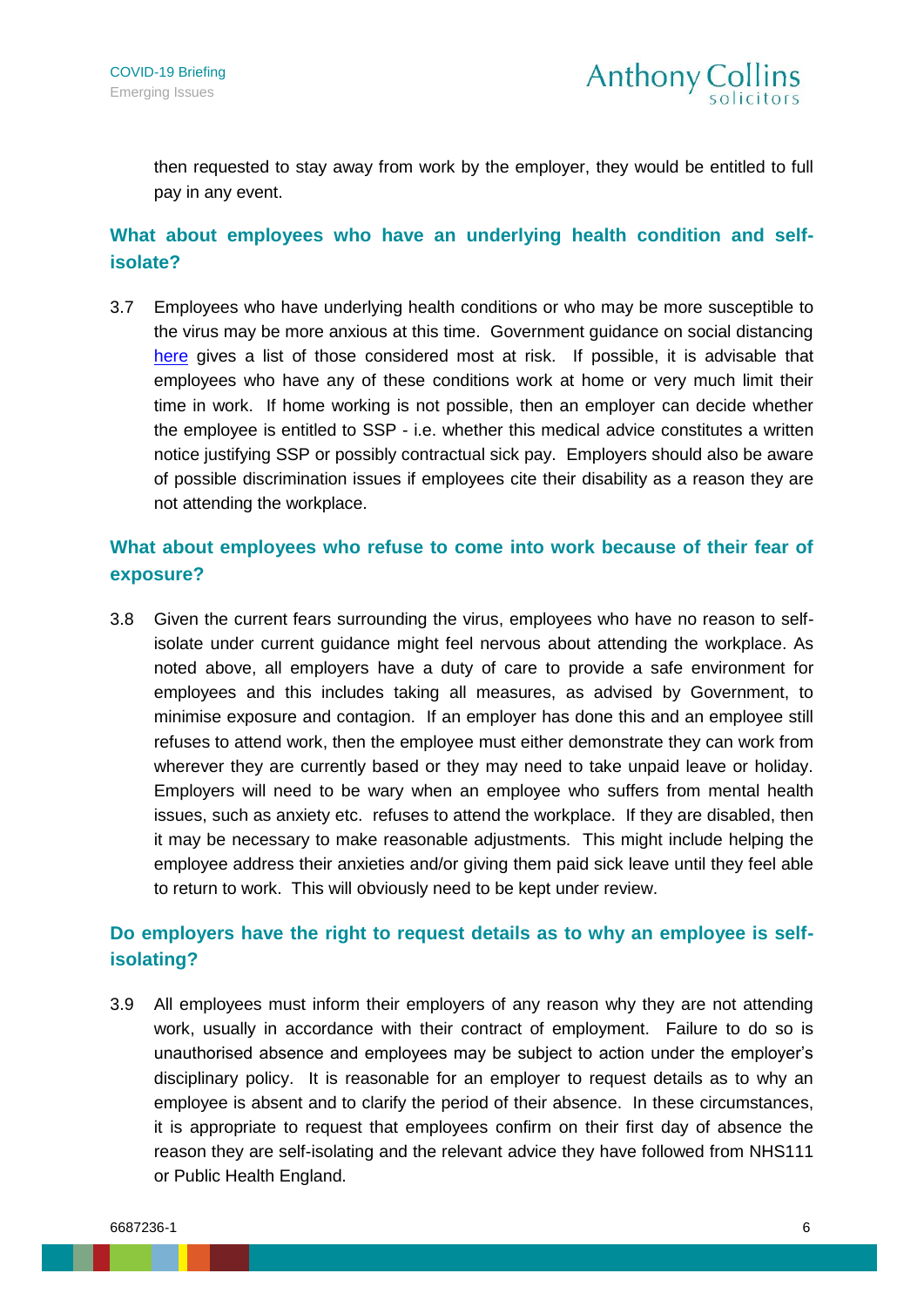#### **Downturn in Business**

- 3.10 The economic impact of the virus will be widespread. This inevitably will have an impact on employers suffering the double blow of paying SSP and a loss of business. The Government will reimburse small to medium sized businesses eligible SSP costs for two weeks for each employee but that may not be enough. We advise employers who are anticipating reducing staff costs to look to their contracts to see whether they include lay off provisions. Many will not. A unilateral reduction in hours will be a breach of contract. As a result, employers may wish to seek to agree a period of reduced or unpaid leave as an alternative to redundancies. Other options to consider include requiring employees to take annual leave (which can be done in certain circumstances) or asking people to cover other roles or exploring seconding them to another employer with a shortage of workers.
- 3.11 For further advice and support on employment matters, **please contact Matthew Gregson, Matthew Wort or another member of the employment team on 0121 214 3615.**

#### <span id="page-6-0"></span>**4. FORCE MAJEURE**

- 4.1 The concept of contracts that are legally enforceable against parties with greater power and influence and the underlying rule of law has often been quoted as the bedrock of the development of western culture and capitalism. This means that parties cannot walk away from a "bad deal" and those who worked through the financial crisis of 2008 will each have a high profile example of this. The concept of *force majeure* is the most significant exception to this which enables parties to a contract to suspend, vary or terminate their contractual obligations as a result of an event which is beyond their reasonable control. Used appropriately, it can save an organisation from certain calamity but it must be proven in each and every case on the facts.
- 4.2 In our view, force majeure could be argued due to the unavailability of a workforce due to a global pandemic but, if the government's public health strategy limits the extreme impacts, a marginal loss of workforce in social care or construction could have easily been anticipated over the last two years due to Brexit risks. In 12 months' time, it may be difficult to differentiate between contractors looking to renegotiate genuinely due to Coronavirus issues and others wanting to walk away from "bad deals".
- 4.3 A party to a contract (governed by English law) will only be able to claim force majeure if there is an express force majeure clause in the contract. If such a clause exists, its scope is likely to vary between contracts so it is important to review the specific wording.
- 4.4 Even if a force majeure clause exists, it may not automatically apply and whichever party wants to rely on it will need to be able to prove its applicability based on evidence. Before seeking to rely on a force majeure clause, they should also take all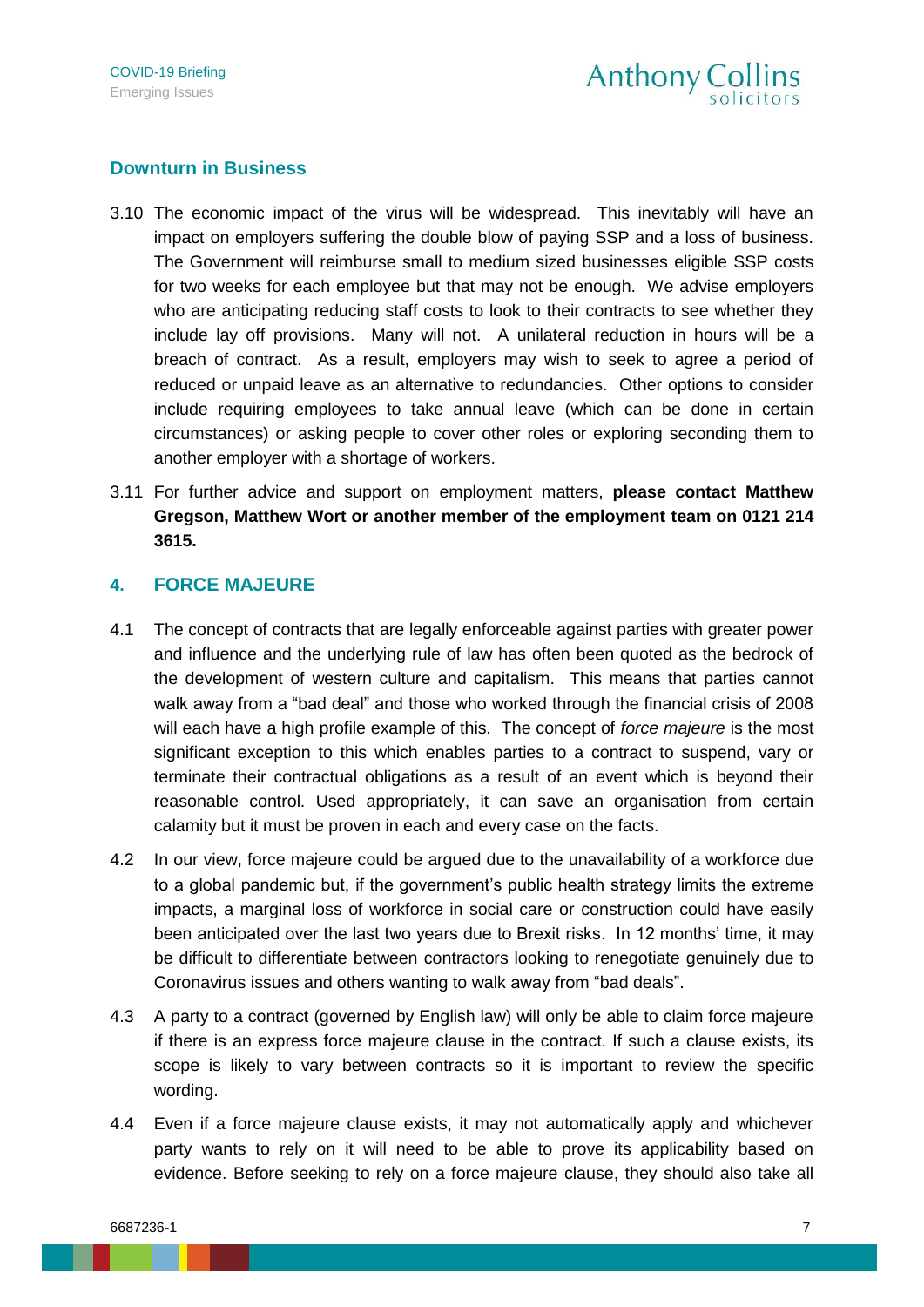reasonable steps to mitigate their ability to perform the contract. At a very basic level, this is why we are seeing so many key and larger events being postponed rather than cancelled; just because they cannot take place on a selected date does not mean they cannot go ahead in three months' time. You can expect to see such arguments run and run.

#### **Frustration – the Alternative**

- 4.5 Where there is no force majeure clause, or it does not apply in the circumstances, then an option open to organisations may be to consider the alternative, albeit more difficult, principle of frustration.
- 4.6 In this situation, the party looking to rely on frustration must prove that it has become impossible to perform a fundamental obligation or that the fundamental obligation has become radically different to what was originally entered into. This is unlikely to be proved where steps could have been taken to sustain the contract, the event in question was foreseeable or the contract pre-empts the event and includes it in a force majeure clause.
- 4.7 If successfully proved, the outcome of the principle of frustration is that the contract is automatically terminated.

#### **Points to note**

- 4.8 An invalid force majeure or frustration claim may result in a counter-claim being issued for breach of contract against the in alleged breach. Given the legal complexity surrounding these claims and their novel application to the COVID-19 situation, we strongly advise you seek out legal advice and potentially wait to assess the full impact of COVID-19.
- 4.9 For further advice and support on dispute resolution matters, **please contact Phil Scully or another member of the dispute resolution team on 0121 214 3565**.

#### <span id="page-7-0"></span>**5. CONSTRUCTION**

5.1 Many construction contracts contain a completion date by which the works must be completed. The completion date will usually be extended in only very limited circumstances, which may include delays caused by an event neither party could have foreseen at the time the contract was entered into ("force majeure" as above). Whether COVID-19 constitutes a force majeure event on specific construction projects will depend on how the current situation continues to evolve and the impact of the government's response. For instance, a partial reduction in workforce which causes a contractor to complete the works late may not be a force majeure event, but a mandatory lock down (as seen in some affected countries recently) is likely to constitute a force majeure event.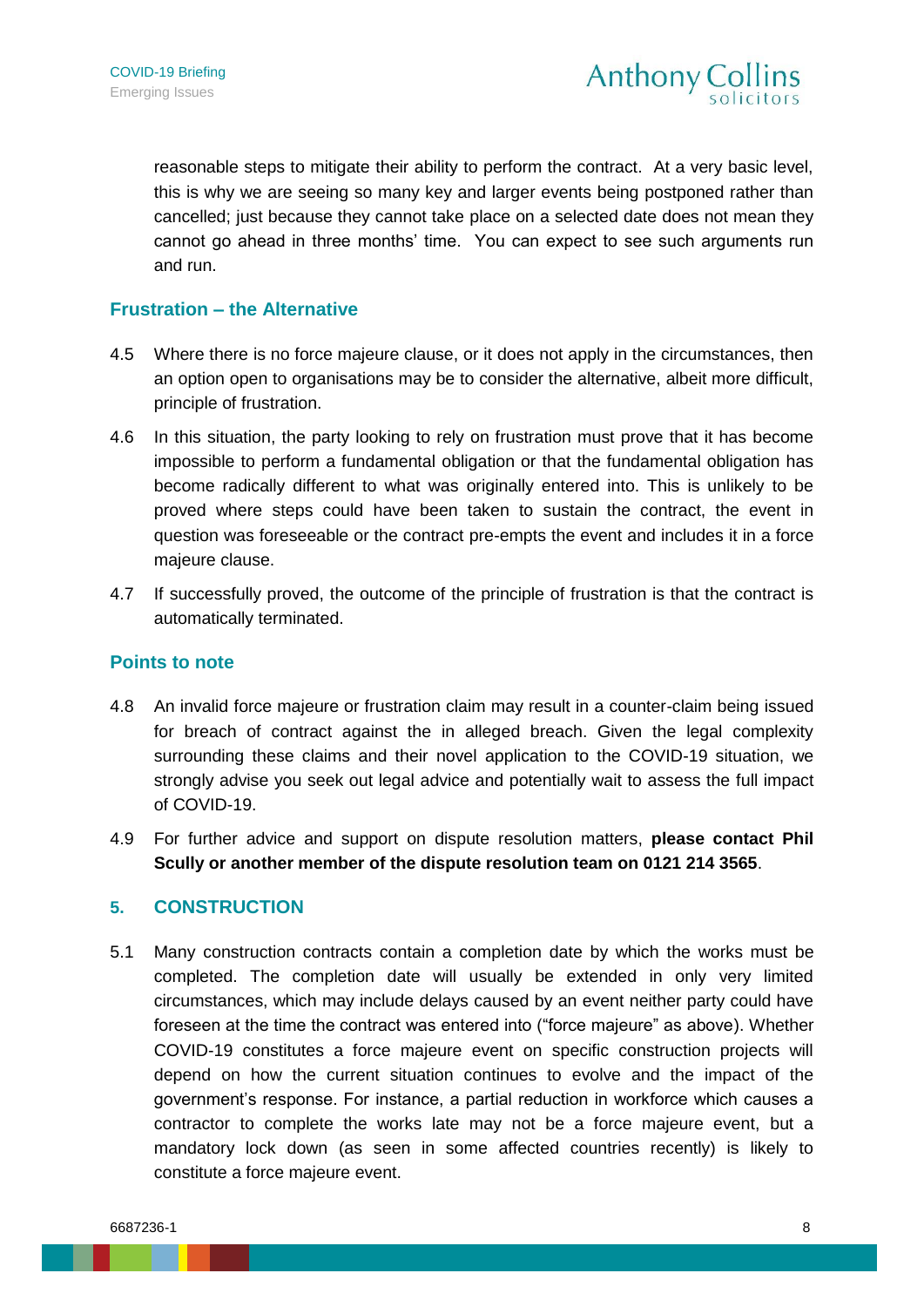- 5.2 While a force majeure event may entitle a contractor to an extension of time (and relief from liquidated damages), not all construction contracts approach the cost consequences of force majeure in the same way. Some contracts may entitle the contractor to claim additional costs arising from the delay, while other forms of contract will exclude any right to additional costs. The costs associated with prolonged delay can be significant (including site security, extended hire periods for plant, and site maintenance such as pumping or mechanical drainage), and this has the potential to become a flash point for some projects if works are delayed by an extended period.
- 5.3 For further advice and support on construction matters, **please contact Emma Riley or another member of the construction team on 0121 214 3505.**

#### <span id="page-8-0"></span>**6. CONTRACTING QUICKLY**

- 6.1 If you need extra services (like additional cleaning) due to the COVID-19, look first at existing contracts. Contracting authorities can vary existing contracts by up to 50% for "unforeseeable circumstances" provided this does not alter the "overall nature of the contract". For new procurements, the current unparalleled circumstances mean contracting authorities should be able to use the negotiated procedure without advertisement (where you negotiate a contract directly with one supplier) if there isn't time for a full procurement process.
- 6.2 Beyond the reach of EU procurement rules, there is still a need for organisations to consider their financial regulations and scopes of delegated authority to make sure urgent actions contractually bind both parties. Setting aside these delegations and regulations in their totality would be unwise but scenario planning particular absences across an executive team starts to show how quickly a decision making framework may break down.
- 6.3 For further advice and support on procurement matters, **please contact Beulah Allaway, Gayle Monk or another member of the procurement team on 0121 214 3614**.

#### <span id="page-8-1"></span>**7. GOVERNANCE – DECISION MAKING**

- 7.1 A key issue for organisations in the midst of the COVID-19 outbreak is how to hold quorate meetings when people may be self-isolating or ill. Boards will clearly still need to "meet" to remain in charge of their strategy and operations in such a fast changing environment. Shareholding membership organisations will also need to decide whether to postpone any upcoming Annual General Meetings ("AGM") whilst local authorities have their own distinct corporate governance issues.
- 7.2 **Board meetings**: The Board of your organisation will need to think about how they can continue to meet during this period and continue to make decisions validly and efficiently. This will be dictated by the nature of the decision and the urgency with which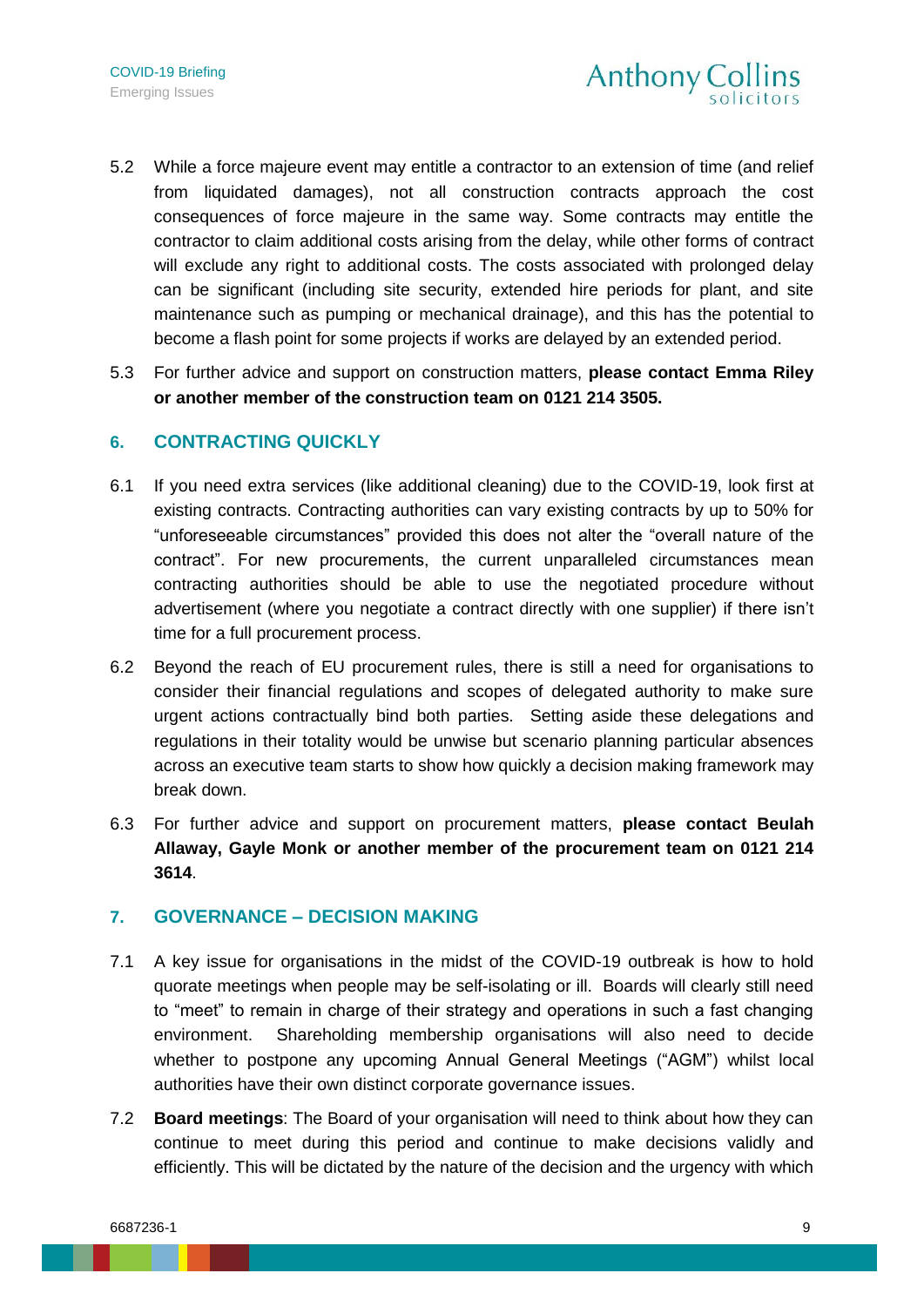<span id="page-9-0"></span>it needs to be made. There are some decisions that can be made by written resolution whilst others should properly be made at a constituted Board meeting which may become an issue where directors are unable to gather in person. Most new model rules and Articles allow for "electronic" meetings but developing good practice for how to manage this is crucial to maintain good governance.

- 7.3 **AGMs**: The requirement to hold an AGM will most likely arise from the organisation's governing document. Neither the Co-operative and Community Benefit Society Act 2014 nor the Companies Act 2006 make AGMs mandatory. Therefore, it is important to review your organisation's governing document to establish whether holding an AGM is in fact a requirement of the organisation.
- 7.4 Assuming it is a requirement, your organisation will need to consider whether there are alternative ways of holding an AGM. You should consider whether your governing document provides for alternative ways to hold meetings, the most obvious being through electronic means. For organisations with a small membership, it may be possible to discuss the various options with the membership directly to ensure their voices are heard and they are happy with the chosen way forward. This may also reduce the risk of challenge should the governing document be unavoidably breached.
- 7.5 Where there is no requirement for an AGM but decisions need to be made by members at a general meeting, the organisation may need to consider alternative ways of making those decisions if they cannot wait. Some organisations will need to ensure their governing document gives them the power to use written resolutions. Additionally, the alternative options for holding an AGM can also be applied to general meetings if a decision needs to be made urgently.
- 7.6 **Local Government**: one of the key issues for local authority governance is that the current legislation requires members to be present at meetings in order to vote. There is now a suggestion that central government is considering changing this - but it hasn't done so yet. All councils will be facing their Annual Meeting over the next few weeks to elect the new Mayor or Chairman and to set membership of committees; sometimes to elect the Leader, with a minimum quorum as required by the Local Government Act 1972. Where authorities operate an executive model, the Leader can decide how the Executive functions are to be decided and can, should they wish, delegate individual decision making to portfolio holders. The council functions, particularly planning and licensing, are more difficult; especially where applications are contentious. There are very few functions, however, that can't be delegated to officers, and it is wise to check the constitution to see the extent of delegated powers to the Head of Paid Service.
- 7.7 For further advice and support on governance matters, **please contact David Alcock (social business & charities), Olwen Brown (local government), Phil Watts (education) or Peter Hubbard (housing sector) or another member of the governance team on 0121 212 7431.**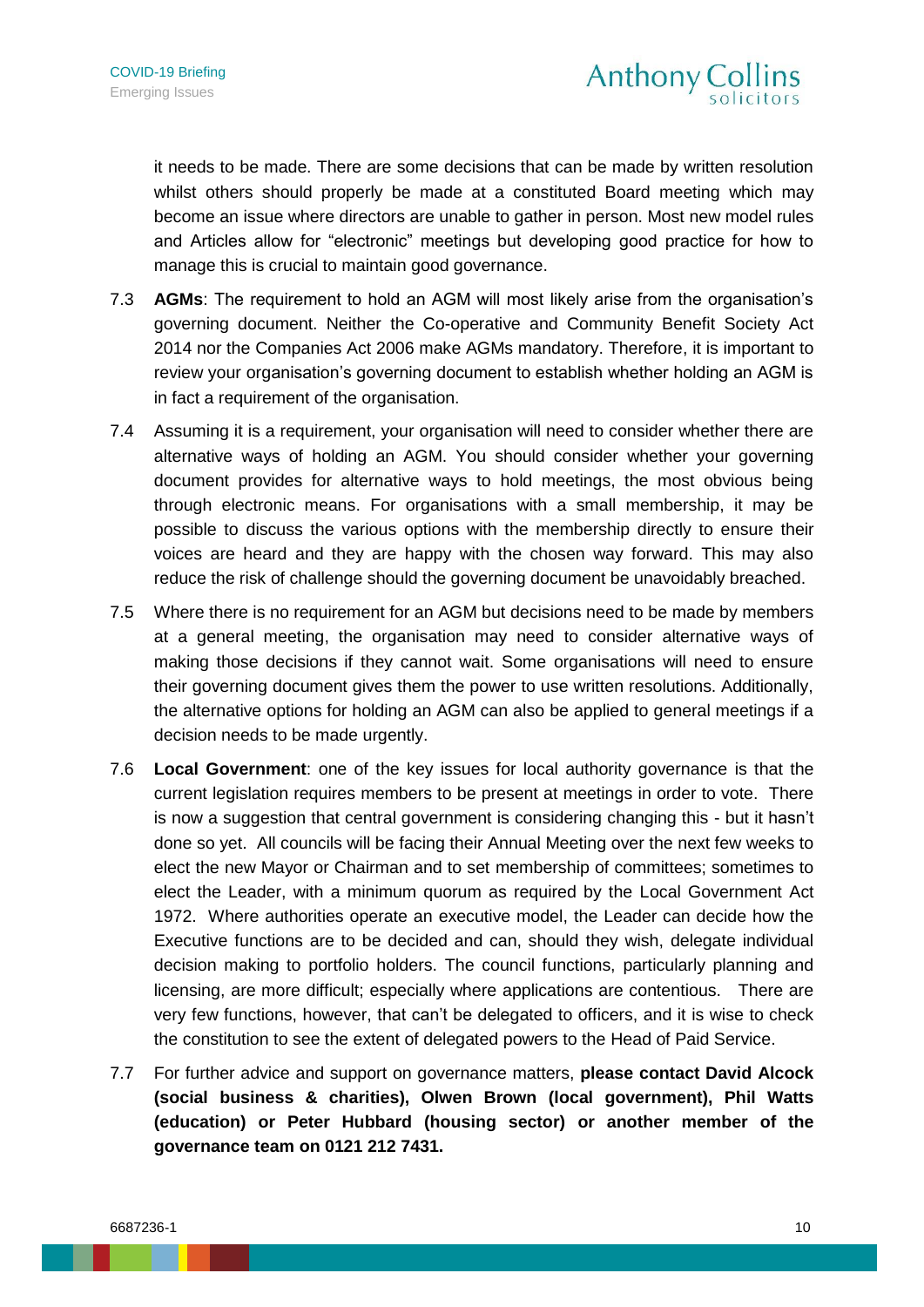# **8. EXECUTION OF DOCUMENTS**

- 8.1 With the increasing likelihood that the majority of staff and office holders will be working from home or potentially in self isolation, it is important to consider how organisations will execute legal documents.
- 8.2 The method of execution will depend on the structure of the organisation that is signing it and the type of document being executed. Where the general protocol is for contracts to be signed by certain authorised individuals, your organisation should be thinking about whether the authorised individuals are going to be able to sign documents or whether the pool of authorised individuals needs to be widened to account for people in self isolation or who are ill. Depending on the type of organisation you are and the document being executed, there are various ways to widen the pool of authorised signatories.
- 8.3 The failure of the legislation to develop around electronic signatures means, for land transactions, we are still reliant on Regulations dating back to 2008. The Land Registry therefore continues to operate in a way which does not reflect modern internet age expectations (just ask your company secretary!).
- 8.4 Some organisations execute deeds by affixing a seal. This may be an issue if the seal is kept at the organisation's premises and is not accessible by any individuals during this period. You may already have in place measures to allow for deeds and contracts to be executed by certain individuals who have power of attorney but this is relatively rare beyond very standard transactions (eg. such as the Right To Buy). If you do not have a power of attorney in place then this should be a number one priority for the governing body - but the scope of the power, length of term and mechanisms for reporting back on when and how it has been used need to be clearly specified. If you already have powers of attorney in place then you should consider widening the pool of attorneys to address the risks associated with social distancing and self-isolation.
- 8.5 It may still be possible to rely on electronic signatures to execute some documents not relating to land. Whilst they are widely used for some contracts, electronic signatures are still the subject of some legal uncertainty and you should seek advice on the appropriateness of this method for the particular document being executed because there are some situations in which a wet ink signature is still advisable.
- 8.6 For further advice and support on commercial matters, **please contact Mark Cook, John Wearing, Victoria Jardine or another member of the commercial team on 0121 212 7472.**

#### <span id="page-10-0"></span>**9. HOUSING OPERATIONS**

9.1 For those housing staff dealing with tenants face to face, COVID-19 brings its own challenges. If a tenant is required to self-isolate, what services might be affected?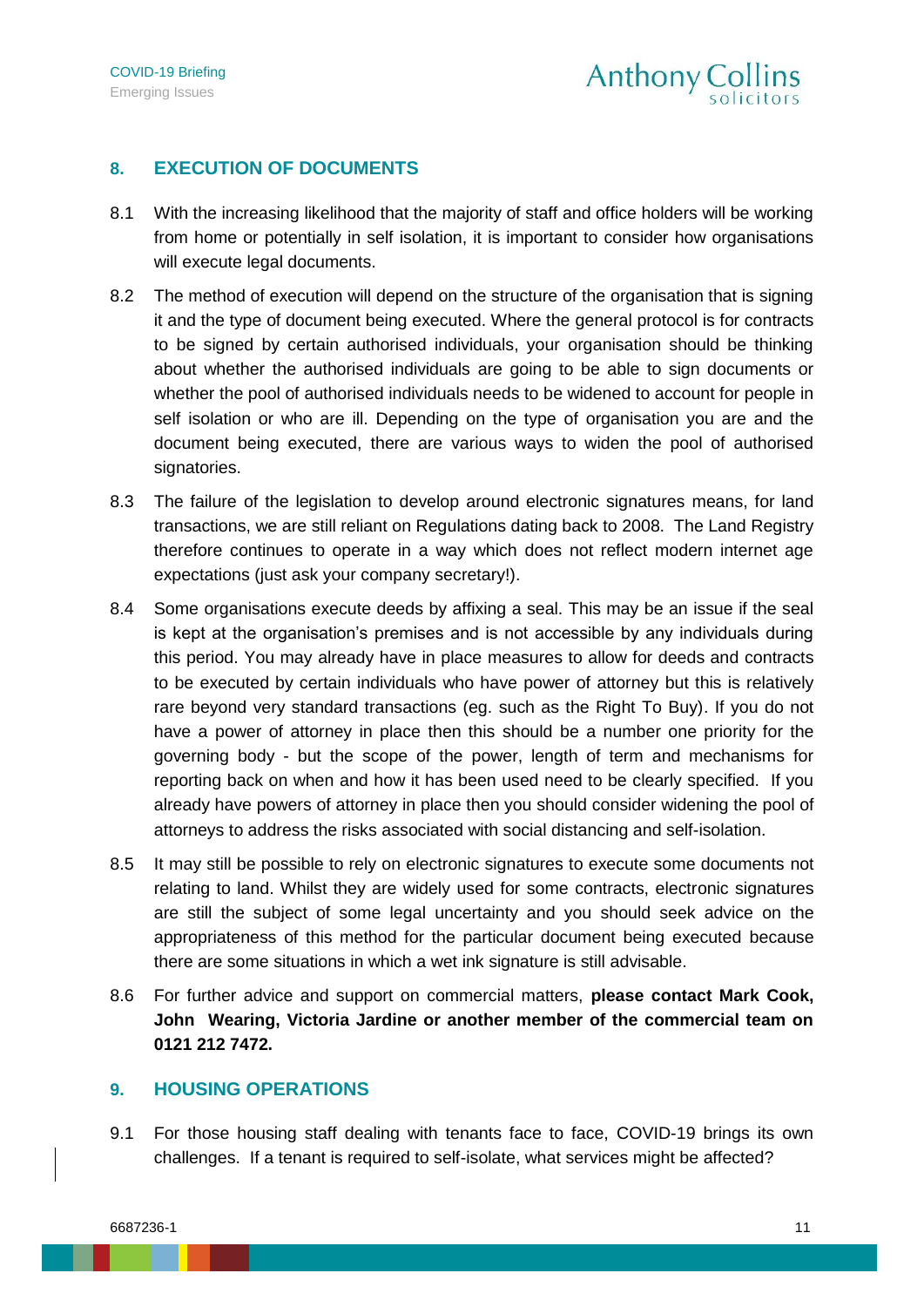#### **Rent Arrears**

9.2 The impact of a significant decline in economic activity across the country means many working tenants will see a drop in their incomes, either through redundancy, reduction in hours or the further casualisation of informal labour practices. If schools also close down for significant periods then carers of children will not be able to work for several weeks. Rent arrears will no doubt increase and may put additional pressure on liquidity for some housing associations (see below). Whilst most income recovery activities can take place remotely to tenants, supporting them to apply for welfare benefits and assisting with debt advice becomes very difficult at a distance.

#### **Repairs and maintenance**

- 9.3 Very little can be done to avoid face to face contact with the tenant and/or members of the household when delivering essential repairs – what can an employer do to ensure the health and safety of their employees and/or contractors if someone in the household is self-isolating and emergency repairs are required? Whilst some employees may be prepared to use PPE, it is unlikely they will have been fully trained in its use and the chances of clean washing facilities away from the home are small. Grading the category of repair and acting accordingly may be the only viable short term solution.
- 9.4 In addition, could there be a breach of the Gas Safety regulations if checks are not carried out within the prescribed period due to self-isolating tenants or lack of Gas safe engineers? As we have mentioned above, the Regulator of Social Housing is willing to consider surrounding circumstances but this does not negate the duty to self-report and the breach of the Regulations in the first place.
- 9.5 In relation to disrepair compensation claims, will there be an increased liability period for landlords who can't meet timescales as published within their policies? What will be the overall impact on the condition of properties? Agreeing delayed access may be an obvious answer to this but this again depends on the category of disrepair and the likely length of self-isolation.

#### **Court Proceedings**

- 9.6 How the Court Service react to the current situation will no doubt have a huge impact on the ability to deal with serious incidents of ASB and perhaps the ability to take emergency injunctions. This could flow out into more mainstream Court actions.
- 9.7 The Court Service is currently assessing what should happen to existing proceedings already issued and those cases already listed for Trial. We expect Court consideration where a tenant or a witness is required to self-isolate and can no longer attend a hearing.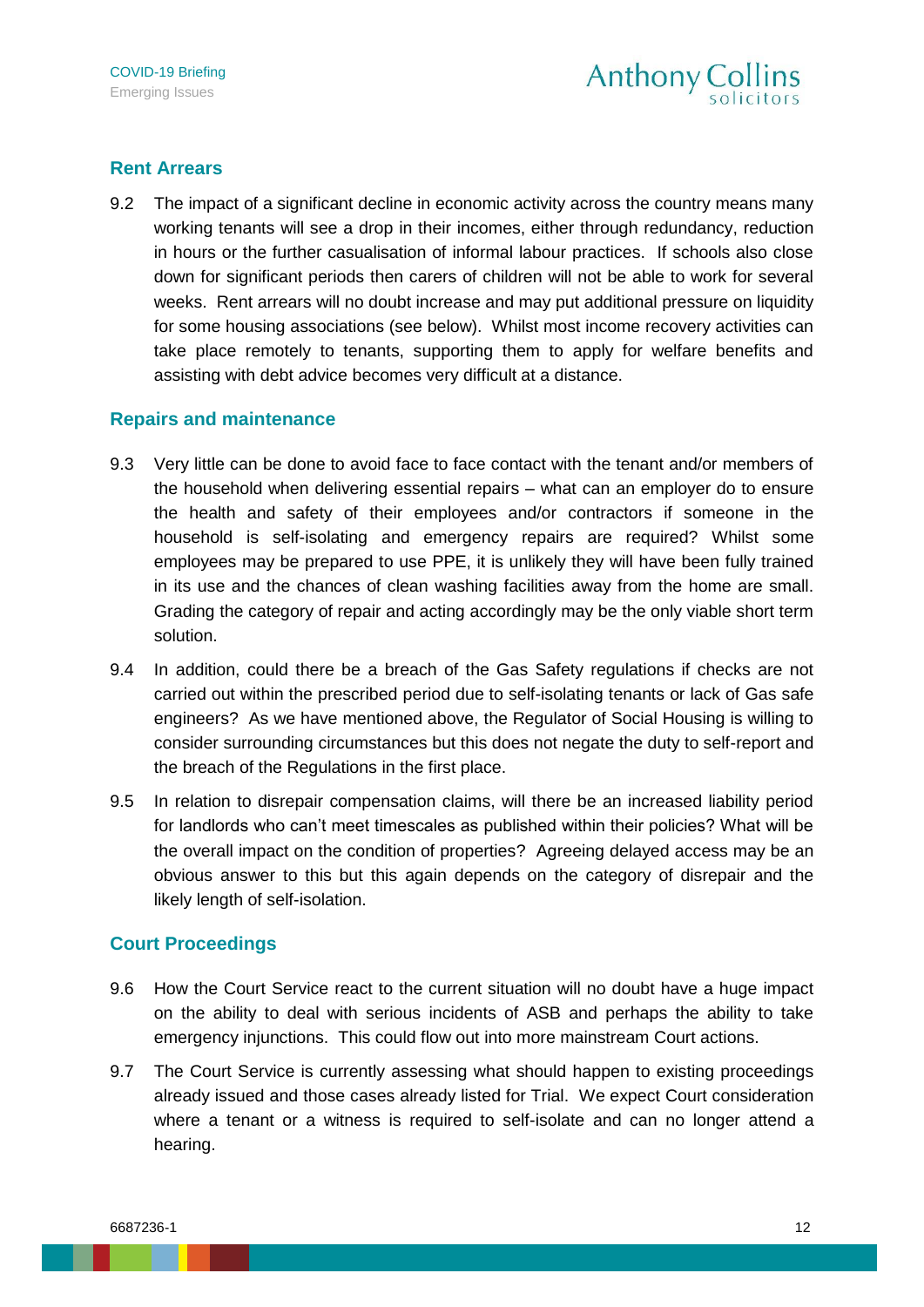- 9.8 Bearing in mind the pressures on local authorities looking to rehouse people, there may well need to be a different approach to evictions. If they, along with Court hearings, are suspended, it is unclear how the already overstretched Court Service will deal with the massive backlog created and how landlords can continue to effectively manage these issues. These could exacerbate rent arrears levels and the fabric of some communities.
- 9.9 For further advice and support on housing operational matters, **please contact Helen Tucker, Baljit Basra or another member of the housing litigation team on 0121 212 7400.**

#### <span id="page-12-0"></span>**10. FINANCIAL RISK MANAGEMENT**

- 10.1 It will be important for all organisations to review their existing finance agreements and to continue to communicate with the funders if there are any potential issues with compliance which may be caused as a result of the COVID-19 threat. Many organisations will have various sources of funding available to them but some may find that there will be some impact on these sources. Corporates and not for profits may, if there are potential liquidity issues foreseeable, need to work with their funders to address any potential breaches of financial covenants or undertakings. Any requests for waivers for any relevant breaches should be addressed as early as possible.
- 10.2 Above all, organisations need to be managing potential financial risks and to be making contact with both funders, commissioners and any Regulator as soon as potential issues are identified. Although some may not feel the impact of COVID-19 on their liquidity positions immediately, they should be exploring and reviewing risks and considering any options open to them to ensure they have the funds to get through this extraordinary period.
- 10.3 The government announcement of a £330bn+ financial measures package represents 15% of the UK economy but it is too early to assess the relevance of these measures for social businesses, charities and not for profits. Key aspects are aimed at the retail and leisure and travel industries, as well as the SME sector, such as the business rates relief. However, much of it is predicated on a loan basis rather than a grant basis at a time when many organisations will be wary of increasing debt. This package will need to be kept under review alongside likely future announcements.

#### **Liquidity Issues**

10.4 For organisations with material assets such as housing associations and residential care organisations, they will be carefully reviewing their business continuity plans and stress-testing their current Business Plans due to the liquidity impact of COVID-19. Stress-testing should include scenarios ranging anywhere from income slowing down steadily to the worst case, 'Pandemic Plan' scenario with income slowing more abruptly and bad debts increasing rapidly and significantly for an uncertain period of time.